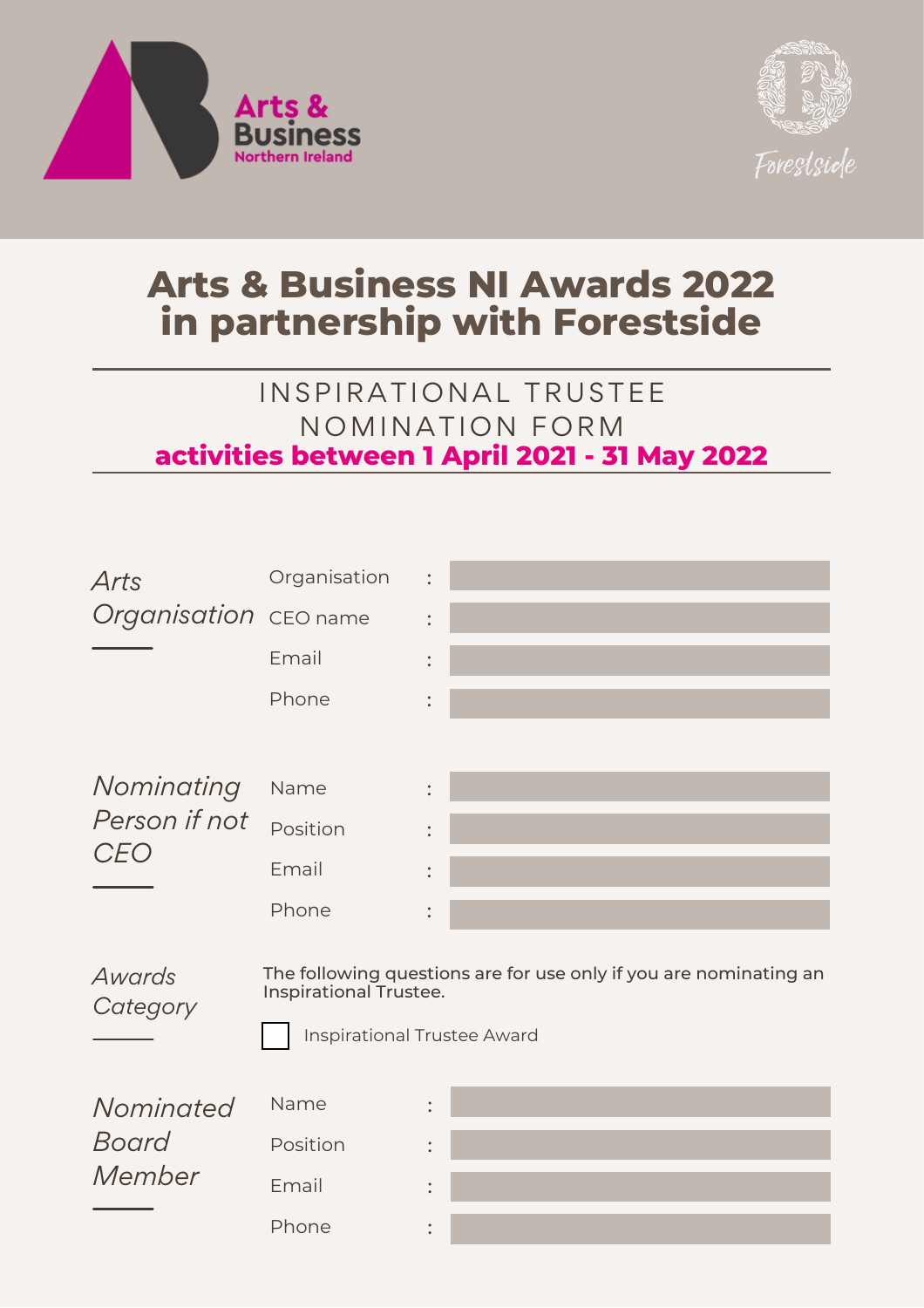Please provide a brief description of the work of the arts *Your work* organisation the nominated trustee is part of (max 200 words):

*Your supporting statement*

Please provide a detailed supporting statement as to why the nominated Board Member should win the Arts & Business NI Inspirational Trustee Award:

Please be as specific as possible giving both qualitative and quantitative information. You might like to consider the following when writing the support statement: *• What the Board Member has helped the arts organisation achieve, which would not have been achieved otherwise • How the Board Member contributed to the viability, stability and performance of the arts organisation in the short and long term • What new skills the Board gained as a result of working with this Board Member • What professional and/or personal qualities make the Board Member exceptional • An estimated number of hours they worked*